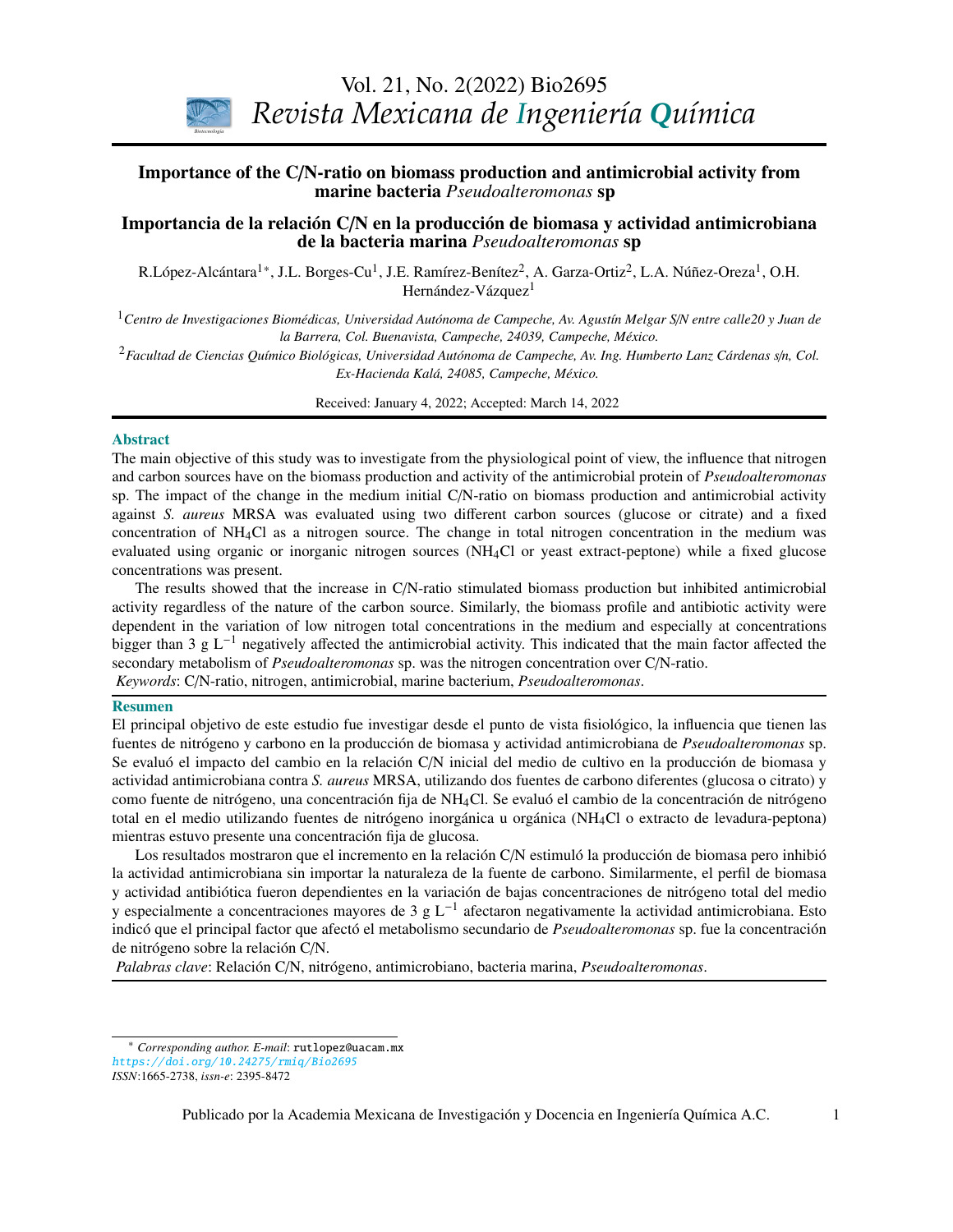## 1 Introduction

Marine ecosystems are the largest on Earth. They are made up of a great variety of life forms that interact with each other and are subject to extreme variations of abiotic factors such as salinity, temperature, pressure, light, chemical composition and substrates, among others.

In order to face these variations, marine microorganisms have exclusive metabolic and physiological machineries that produce a great variety of compounds with unique chemical structures not observed in terrestrial microorganisms (McCauley *et al*., 2020). Some compounds are produced in response to stress and they could have biotechnological or pharmaceutical applications due to the growing demand for new drugs, such as antimicrobials (Kazmaier and Junk, 2021; Masschelein *et al*., 2017; Papon *et al*., 2022).

It is currently known that the production of antimicrobial substances by terrestrial microorganisms -such as actinobacteria- is mainly regulated by the sources of carbon, nitrogen and phosphorus (Kong *et al*., 2019). However, in the case of marine bacteria, little is known about the metabolic and physiological processes involved in the production of bioactive metabolites or if the regulatory mechanisms are similar to those found in terrestrial bacteria. Understanding these regulatory processes involved in the biosynthesis of antibiotics and their interaction with the microorganism that produces them is important to increase the availability of the metabolite which could be interesting for biotechnological research.

*Pseudoalteromonas* is a genus of marine bacteria whose biotechnological importance lies in the fact that many of its species produce various molecules as an adaptive response to demanding or competitive living conditions, so some of them can inhibit the growth of other organisms (Offret *et al*., 2016).

Previously, it was determined that the antimicrobial activity of *Psedoalteromonas* sp. was exerted by a protein that has proved to be effective against the infectious agent *S. aureus* MRSA -which is an agent of emerging diseases-. This secondary metabolite showed similar minimum inhibitory concentration of 1  $\mu$ g mL<sup>-1</sup> than vancomycin on *in* vitro study (Cetina et al. 2010). However the quantity *vitro* study (Cetina *et al*, 2010). However, the quantity and biological activity of this protein produced by *Pseudoalteromonas* sp. are determined by the variation of environmental conditions which affect the growth rate and secondary metabolism (Commichau *et al*., 2006; Pham *et al*., 2019). For example: in the decomposition process of organic matter, the potential for microbial growth can be determined by the actual availability of nitrogen and carbon and by the carbon:nitrogen ratio (C/N) rather than the trophic level, that is, the low C/N-ratio (1.5 - 3.5) in the medium favored the decomposition speed compared to a high C/N-ratio (Hassan *et al*., 2020). While variations of the C/N-ratio (37, 74 and 111) in the culture medium of terrestrial bacterium *Rhyzobium phaseoli* cultures positively impacted the bacterial growth observing higher biomass production at C/N-ratio 74 when bacterium grown on glucose. Conversely, when fructose was used only at low C/Nratio of 37, the growth was observed (García-Cabrera *et al*., 2021).

In this order of ideas, environments with easily metabolizable nitrogen sources where high concentration of nitrogen  $(100 \text{ g/L})$  and limitation of the carbon source are detected, they favored the growth of marine microorganisms such as *Arthrinium c.f. saccharicola*, resulted in a negative impact on secondary metabolism while the low concentration of nitrogen source favored its stimulation (Miao *et al*., 2006).

In the marine ecosystem, concentration of C and N is complex and heterotrophic bacteria can use preformed organic compounds (amino acids, purines and pyrimidines) as source of nitrogen and carbon simultaneously with  $NH<sub>4</sub><sup>+</sup>$  or  $NO<sub>3</sub><sup>-</sup>$  (Berman and Bronk, 2003, Damashek and Francis, 2018). Therefore, the production of a secondary metabolite also depends on the type and concentration of the nitrogen source. The experiments of Kroer *et al*. (1994) with marine bacteria showed that in addition to a low C/N-ratio of 5, the concentrations of complex organic amino acids in the sea were more important for the growth of the bacteria, as long as other inorganic and organic compounds were available. However, the basic knowledge of the physiological and biochemical factors that production control and biological activity of secondary metabolites is still very limited. This lack of information compromises the interpretation of the effect that C/N-ratio has in the marine microorganisms.

Therefore, to explain the causes that mediate the relationship between nutrient availability and the type and quantity of secondary metabolites produced in marine bacteria, it is suggested that high C/Nratio (> 8) could stimulate the production and/or the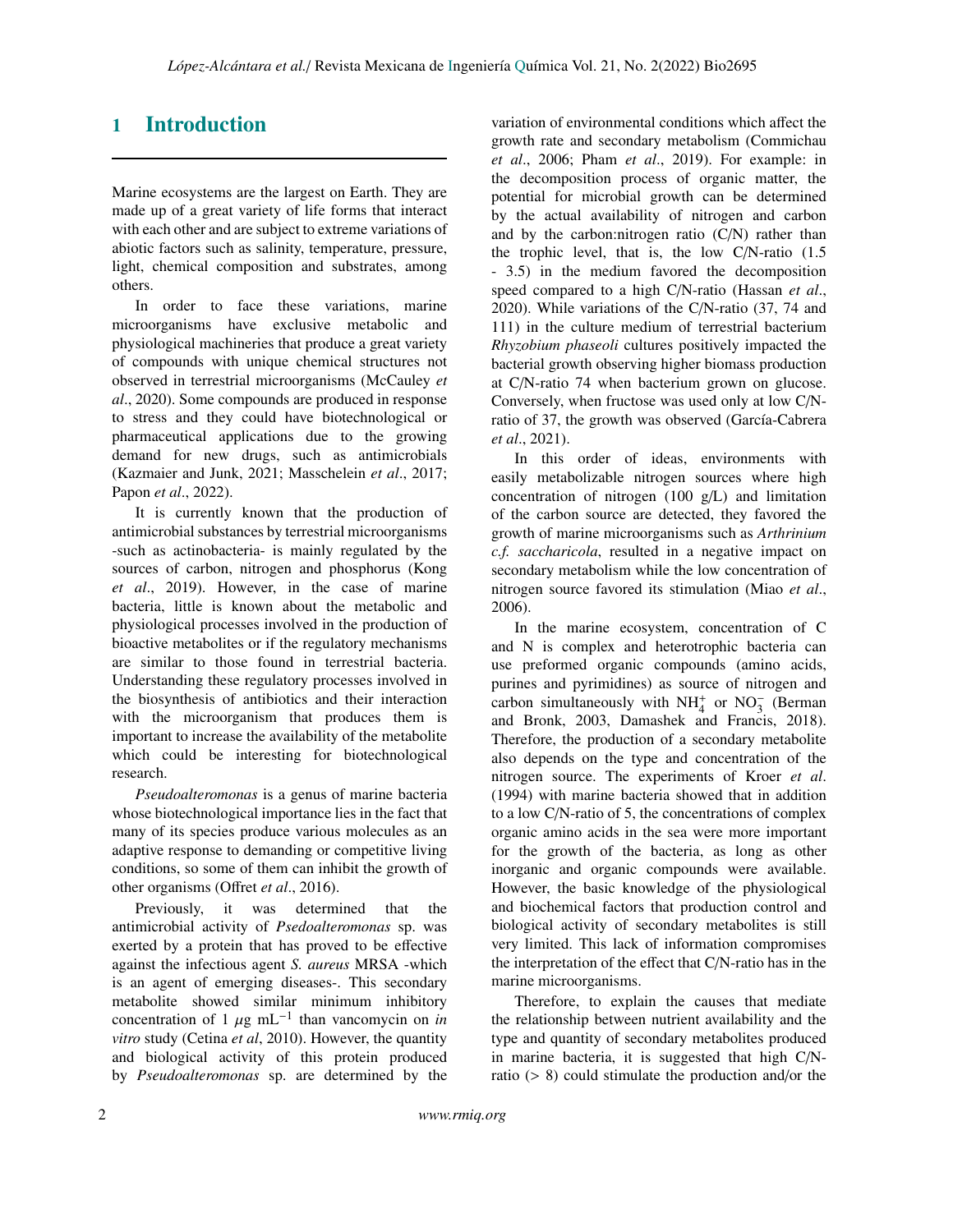antimicrobial activity than a low C/N-ratio without carbon limitation which would favor the development of marine bacteria growing on complex substrates such as peptone. Thus, our main objective was to study -from the physiological point of view- the influence that the nitrogen and carbon source have on the biomass production and antimicrobial activity of *Pseudoalteromonas* sp. by understanding the relationships between the type and nutrient availability versus biological activity of secondary metabolites produced while analyzing the C/N-ratio.

## 2 Materials and methods

#### *2.1 Material*

Ammonium chloride, sodium citrate, D-glucose, iron citrate, sodium chloride, magnesium chloride hexahydrate, magnesium sulphate, calcium chloride dihydrate, potassium chloride and sodium bicarbonate were purchased from Sigma-Aldrich (Campeche, Mexico). Peptone and yeast extract were purchased from Bioxon (Campeche, Mexico).

#### *2.2 Microorganisms*

The marine bacterium used in this study was obtained from sediment samples in the Gulf of Mexico; Campeche as previously described (Cetina *et al*. 2010). The strain was identified based on its molecular 16S rRNA gene sequence as *Pseudoalteromonas* sp. In addition, the antimicrobial activity of its biomass against human pathogens was reported as secondary metabolite. The human pathogenic *Staphylococcus aureus* (MRSA) was grown in CST broth at 37 °C for 24 h and used for evaluating the antibacterial activity.

#### *2.3 Media and cultivation conditions*

A pre-culture was prepared by inoculating 0.1 mL of *Pseudoalteromonas* sp. from our frozen stock to 25 mL of growth medium in a 125 mL flask and left to grow for 24 h at 28 °C on an orbital shaker at 150 rev. min−<sup>1</sup> . The YPG (yeast extract-peptoneglucose) growth medium was prepared as follows (g  $L^{-1}$ ): yeast extract, 4.0; peptone, 5.0; glucose, 10; iron citrate, 0.001. All components were dissolved in filtered natural seawater and adjusted to pH 7.4.

### *2.4 E*ff*ect of C*/*N-ratio with glucose or sodium citrate as carbon sources*

In order to elucidate the response of *Pseudoalteromonas* sp. to different C/N-ratio and nitrogen concentration in the growth medium, batch culture experiments were carried out, changing one component at a time and the others remaining constant. The growth medium was prepared with a constant initial concentration of ammonium chloride and variable concentrations of glucose to generate different C/N-ratio (2.75, 5.5, 11, 22 or 55). In the same way, the effect of the C/N-ratio was evaluated with different concentrations of sodium citrate (a rapidly assimilable carbon source) maintaining the concentration of ammonium chloride constant to generate low C/N-ratio (0.05, 0.11, 0.22, 0.55 or 1.1). The pH was adjusted and controlled at 7.4 during the whole protocol.

### *2.5 E*ff*ect of total nitrogen concentration with organic or inorganic nitrogen sources*

To elucidate the impact of the initial total nitrogen content of the medium on the biomass production and antimicrobial activity of *Pseudoalteromonas* sp, the medium was prepared with a constant C/N-ratio of 2.75: 1 with glucose as a carbon source and different concentrations of ammonium chloride (1.4, 3.64, 4.55, 9.1, 18.2, 36.41, 91.02 mM) as an inorganic nitrogen source. On the other hand, to evaluate the effect of nitrogen concentration with an organic source, a rich complex media was prepared with different concentrations of yeast extract-peptone to obtain total nitrogen concentrations of 1.65, 3.29, 3.71, 7.39, 8.29, 11.12, 14.77, 16.45, 24.72, 29.62, 32.91, 74.15 mM.

#### *2.6 E*ff*ect of the osmolarity of the media*

With the data of the solute composition of the culture media, the osmolarity values were calculated (0.116, 0.233, 0.466, 0.923 and 2.329 Osmol  $L^{-1}$ ).

### *2.7 Measurement of carbon and organic nitrogen concentration in the substrates*

Total organic carbon concentration of yeast extract and peptone was determined by a semi-automatic organic carbon analyzer, Total Organic Carbon (Shimadzu TOC-Vcsn). The total nitrogen concentrations in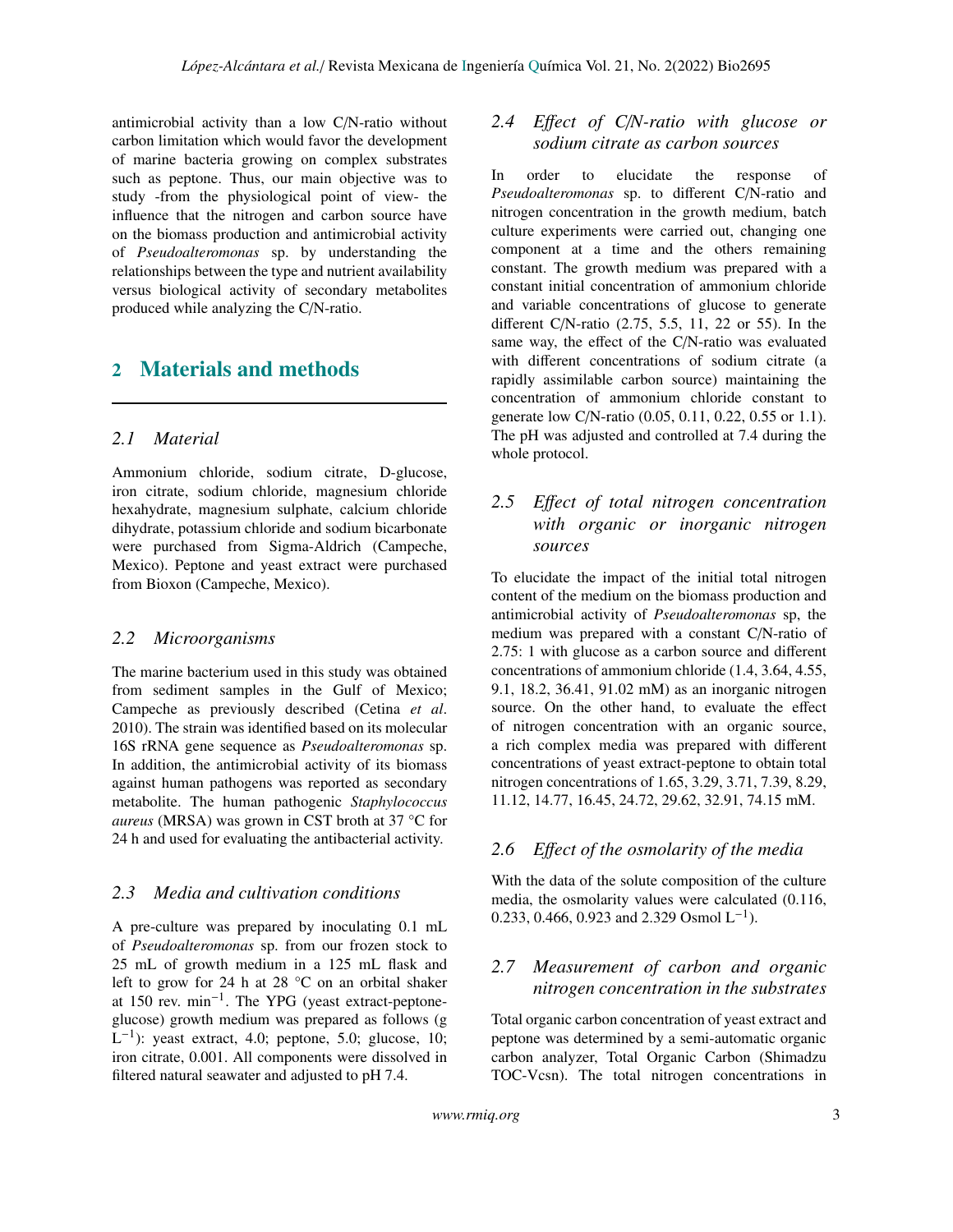substrates were determined by the Kjehdahl nitrogen method.

### *2.8 Determination of biomass as cell dry weight*

A 25 mL amount of cultured marine bacteria was filtered through GSWP  $0.22 \mu$ m-pore-size Millipore membranes under vacuum; the mass retained on the filter was washed with 25 mL of sterile natural seawater. The cells were dried in a microwave oven (780 W) with carousel set to 60 % of the maximum power in successive cycles of 1 min until constant weight. Constant weight was considered when the value does not change after three consecutive weighing. Every determination from each treatment was performed thrice and the corresponding averages were reported.

#### *2.9 Crude extract*

For the antimicrobial activity assay, a crude ethanolic extract was prepared from the microbial biomass of *Pseudoalteromonas* sp. free of culture medium as previously described by Lopez *et al*. (2012). Marine bacteria cells were separated from the spent broth by centrifugation (at 3000 G for 15 min at  $4^{\circ}$ C) and washed with sterile natural seawater twice. Two grams of biomass were suspended in 10 mL of PBS and sonicated. Nine volumes of cold ethanol 100% were subsequently added to one volume of sonicated solution, mixed and kept for at least 10 min at -20 °C. The mix was centrifuged for 15 min at 4 °C at 15000 G. The pellet retained was washed with cold 90% ethanol and dried (by inversion on tissue paper). The dried sample was suspended in 50 mM PBS, pH 7.0, to adjust protein concentration to 4.0 mg mL<sup>-1</sup>. This crude extract was used to evaluate antimicrobial activity against pathogen bacteria using the conventional diffusion plate method.

#### *2.10 Antimicrobial activity assay*

The antibacterial activity of the crude extract was tested by the standard disc diffusion (Kirby-Bauer) method against the Gram-positive bacterium *Staphylococcus aureus* MRSA as reference microorganism. Paper discs (6 mm) were saturated with 20  $\mu$ L of crude extract. The paper discs were placed onto the surface of Muller Hinton agar containing the test microorganisms. Clear zones of inhibition around the discs indicated antibacterial

activity, which was measured after 24 h of incubation at 37°C. Vancomycin and PBS, 50 mM were used on the plates as the positive or negative control, respectively.

The specific activity of antimicrobial substance was standardized according to the National Committee for Clinical Laboratory Standards (NCCLS, 1993). One unit of antimicrobial activity was defined as the quantity of the active substance giving rise to the same level of inhibition as  $1 \mu$ g of vancomycin. As a general rule, an inhibition diameter less than 11 mm was indicative of a resistant strain.

#### *2.11 Statistical analysis*

Given values are means  $\pm$  SD of three replicates per cell line and treatment. ANOVA test using Holm-Sidak algoritm was used to determine significance at  $p \lt$ 0.005 level. All statistics were conducted using the SigmaStat v. 12 software (Systat Software Inc., San Jose, CA, USA).

## 3 Results and discussion

### *3.1 E*ff*ect of variation of the C*/*N-ratio in a medium containing glucose or citrate as carbon sources*

Environmental conditions that affect growth and secondary metabolism of microorganisms are closely related to the composition and concentration of nutrients. To face the variation of these physical and chemical factors, microorganisms adapt their metabolism through the regulation of their biochemical pathways that determine the quantity, structural diversity and biological activity of the metabolites produced (Commichau *et al*., 2006; Pan *et al*., 2019; Hernandez-Rosas *et al*., 2021). The marine flora and fauna of the Gulf of Campeche copes with variations in environmental parameters typical of the region, including the distribution of total organic carbon (TOC) and total nitrogen (TN) where the average value of the C/N ratio is 8.0 +/ - 1.7 according to Escobar-Briones and Garcia-Villalobos (2009). For many marine bacteria, the assimilation of glucose as a carbon source is common and constitutes more than 15 % of the dissolved organic matter (DOM) in this ecosystem (Klingner *et al*., 2015). In our previous work (López *et al*., 2012), *Pseudoalteromonas* sp. was grown in a medium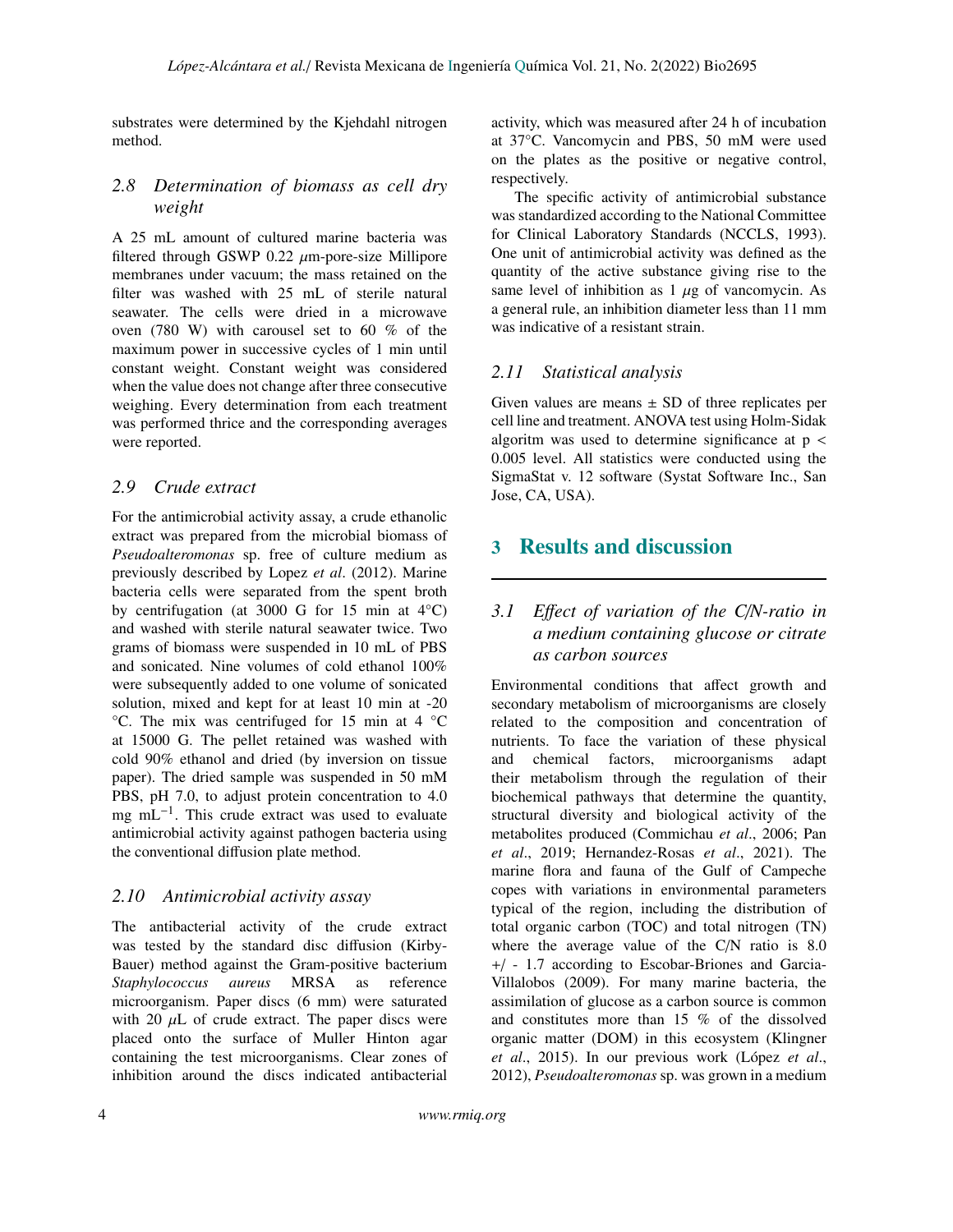containing glucose as a carbon source to produce in the ideophase an antimicrobial protein of 80 kDa MW that showed growth inhibitory activity against the pathogenic microorganism *S. aureus* MRSA and in different experiments, high glucose concentration (80 g/L) did not inhibit its growth although exopolymer production was observed (data not shown). Whereas, *Pseudoalteromonas haloplanktis* growing in a culture with a high concentration of casamino acids (100 g/L) as nitrogen and carbon sources limited the final cell density (Wilmes *et al*., 2010). Then, based on the C/N-ratio of its original habitat and knowing that high glucose concentration did not inhibit the growth of *Pseudoalteromonas* sp., the C/N-ratio range for this work was established.

The effect of the variation in the C/N-ratio of the culture medium on the antimicrobial activity of crude extract and the growth of *Pseudoalteromonas* sp. was studied. In Fig. 1, it is observed that in a glucose-ammonium chloride medium, the increase in C/N-ratio (up to 55) seemed to favor the increase in bacterial biomass (2.7  $g L^{-1}$ ) but negatively impacted the antibiotic activity (registering 0.8 U of antibiotic activity), which suggested that this event could be a consequence of carbon and nitrogen available for cell growth, while carbon limitation (C/N-ratio 2.75) seemed to stimulate the antimicrobial activity, as an increase in the inhibition growth of *S. aureus* (maximum activity 3.5 U) was observed. This change in the metabolic response could be result of directing the excess nitrogen towards the production of the secondary metabolite. Supporting these results, the antibacterial activity of the marine fungus *Arthrinium c.f. saccharicola* was inhibited in the presence of glucose limitation  $(2 g/L)$  (high N/C-ratio condition) as reported by Miao *et al*. (2006). However, results from Lauritano *et al*. (2016), looking for various biological activities produced by microalgae under different culture conditions, showed that when the microorganism grew in an environment with nitrogen limitation (high C/N-ratio condition), it expressed antimicrobial activity against *S. aureus*, among other pharmacological activities. This would also suggest that the influence of the variation in the C/N-ratio on the production of secondary metabolites and cell growth varies between different microorganisms.

Citrate is an abundant ion in nature and some bacteria can use it as a source of carbon and/or energy. The routes of its degradation are well known. To investigate the effect of C/N-ratio in the range of 0.05 to 1 in the culture medium, as well as the nature of the carbon source in the



Fig. 1. Effect of the initial C/N-ratio in a medium formulated with glucose and  $NH<sub>4</sub><sup>+</sup>$  as a carbon and nitrogen source on biomass production and antibacterial activity from marine *Pseudoalteromonas* sp. Each point represents the mean of three independent experiments with two replicates each  $\pm$ SD. Letters indicate statistical differences between data means as determined by an ANOVA ( $P < 0.005$ ).



Fig. 2. Effect of the initial C/N-ratio in a medium formulated with citrate and  $NH_4^+$  as carbon and nitrogen sources on biomass production and antibacterial activity from marine *Pseudoalteromonas* sp. Each point represents the mean of three independent experiments with two replicates each  $\pm$ SD. Letters indicate statistical differences between data means as determined by an ANOVA ( $P < 0.005$ ).

production profile of antimicrobial activity and growth of *Pseudoalteromonas* sp., sodium citrate and ammonium chloride were used as carbon and nitrogen sources respectively. In Fig. 2, the antimicrobial capacity registered maximum activity  $(2.7 \text{ U})$  at the lowest C/N-ratio  $(0.05)$ . In addition, the increase in C/N-ratio of the medium with citrate stimulated microbial growth, registering maximum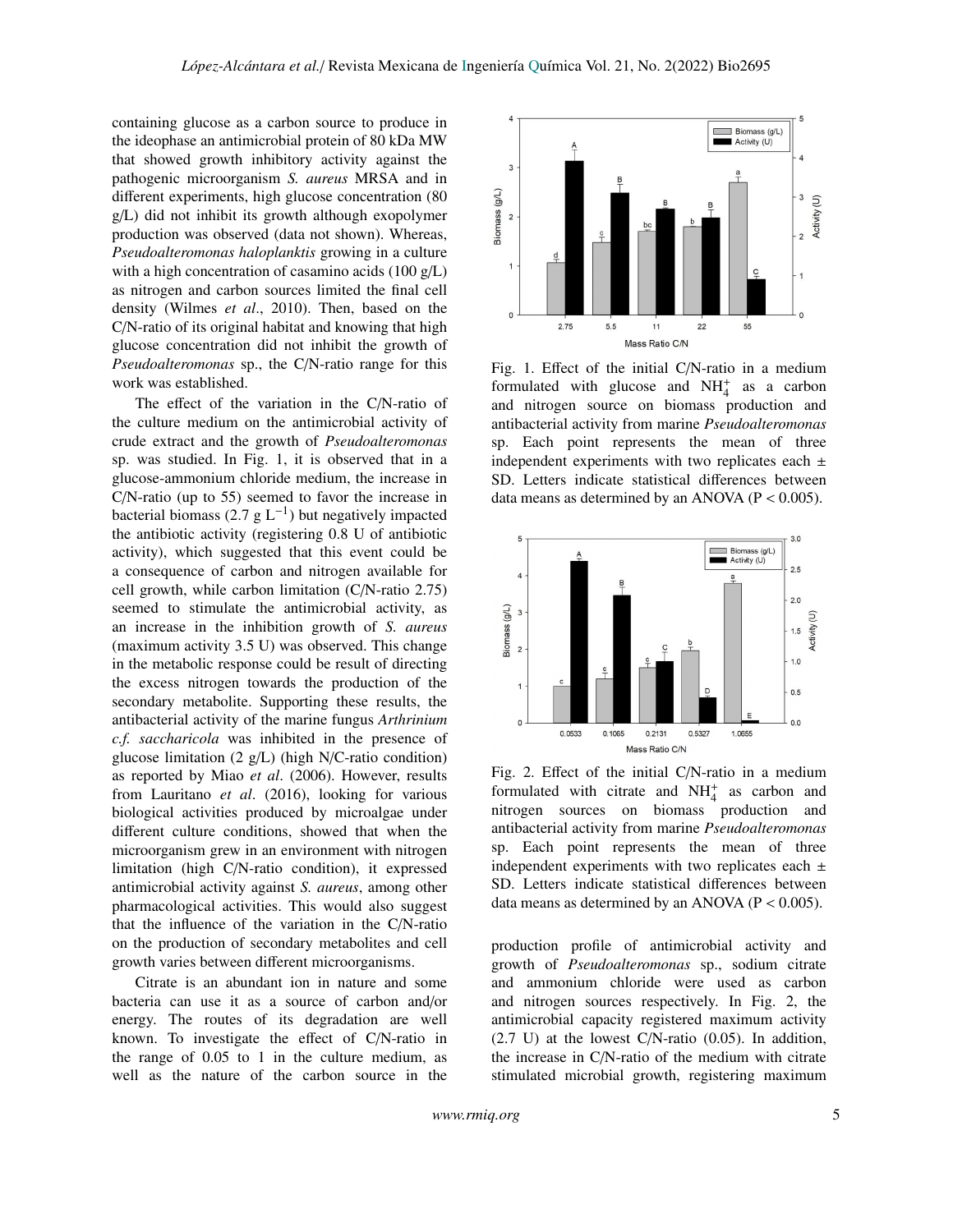biomass concentration (4 g  $L^{-1}$ , C/N-ratio 1.06) but negatively impacted the antibiotic activity until it was completely suppressed despite the fact that  $C/N$ -ratio  $1.06 < 3$ . This could be result of the regulatory effect of the carbon sources that are rapidly assimilated. That is, citrate is an easily metabolizable substrate that can sustain maximum cell growth and inhibit or stimulate secondary metabolism in some bacteria (Sánchez *et al*., 2010; Wang *et al*., 2019). According to these results, studies with the novobiocin-producing bacterium *Streptomyces niveus*, showed that in the culture formulated with citrate and glucose as carbon sources, the aminocoumarin antibiotic was suppressed during the citrate utilization phase (Barberel and Walker, 2000). On the other hand, Yao *et al*. (2020), in experiments with communities of marine bacteria in biofilm models, confirmed that the effect of the addition of sodium citrate was to stimulate biomass production quantitatively in less time than their control without sodium citrate. Thus, the results again suggested that the limitation of the carbon source probably stimulated the antimicrobial activity against *S. aureus*, while the increase in C/N-ratio favored biomass production. However, the observed effect of the C/N-ratio of the medium on the production of antimicrobial activity and growth of *Pseudoalteromonas* sp., seemed to depend on the nature of the carbon source.

Secondary metabolism is generally restricted to the stationary phase and is often considered the result of nutrient limitation. In this order of ideas, the increase of C/N-ratio up to 55 would challenge *Pseudoalteromonas* sp to grow under carbon excess conditions (nitrogen limiting), resulting in a positive correlation between biomass and the C/N-ratio but with reduction of the antimicrobial activity, although not total repression or inhibition. That is, under low nitrogen conditions, growth rate would be expected to decrease and change in a counteracting effect in the metabolism favoring antimicrobial activity. However, the carbon flux was probably directed towards exopolysaccharides (EPS) formation as macroscopic changes in the culture with appearance of viscosity (data not shown). Generally, marine bacteria are capable of producing metabolites such as EPS to protect themselves from osmotic shock, and this would explain the increase in biomass and the active secondary metabolism.



Fig. 3. Effect of the initial total nitrogen concentration of the medium on biomass production and antibacterial activity from marine *Pseudoalteromonas* sp. in a medium formulated with glucose and  $NH<sub>4</sub><sup>+</sup>$  as a carbon and nitrogen source. Each point represents the mean of three independent experiments with two replicates each  $\pm$  SD. Letters indicate statistical differences between data means as determined by an ANOVA ( $P < 0.005$ ).

## *3.2 E*ff*ect of total nitrogen concentration in a medium with inorganic nitrogen sources*

The influence of nitrogen availability on secondary metabolism, particularly in the production of nitrogencontaining molecules, is well known. In some cases, the synthesis of secondary metabolites can be suppressed by rapidly assimilable nitrogen sources such as ammonia. In this study, to investigate the effect of the total nitrogen concentration of the medium on the growth and production of antimicrobial activity of *Pseudoalteromonas* sp., C/N-ratio (2.7) was kept constant, and glucose was used as a carbon source and ammonium chloride as a nitrogen source at different concentrations.

The results presented in Fig. 3, indicated that with the increase in the concentration of total inorganic nitrogen in the media, an increase in biomass production was observed. For example, in the case of 91 mM inorganic nitrogen, 2.3 g  $L^{-1}$  of biomass was obtained. On the contrary, the production of antibacterial activity tended to increase with the decrease in the concentration of total nitrogen (except with 1.4 mM), observing a maximum antibacterial activity (4.7 U).

When *Pseudoalteromonas* sp. was grown in a nitrogen concentration of 3.6 mM, there was a total suppression of the activity with 36.4 and 91 mM of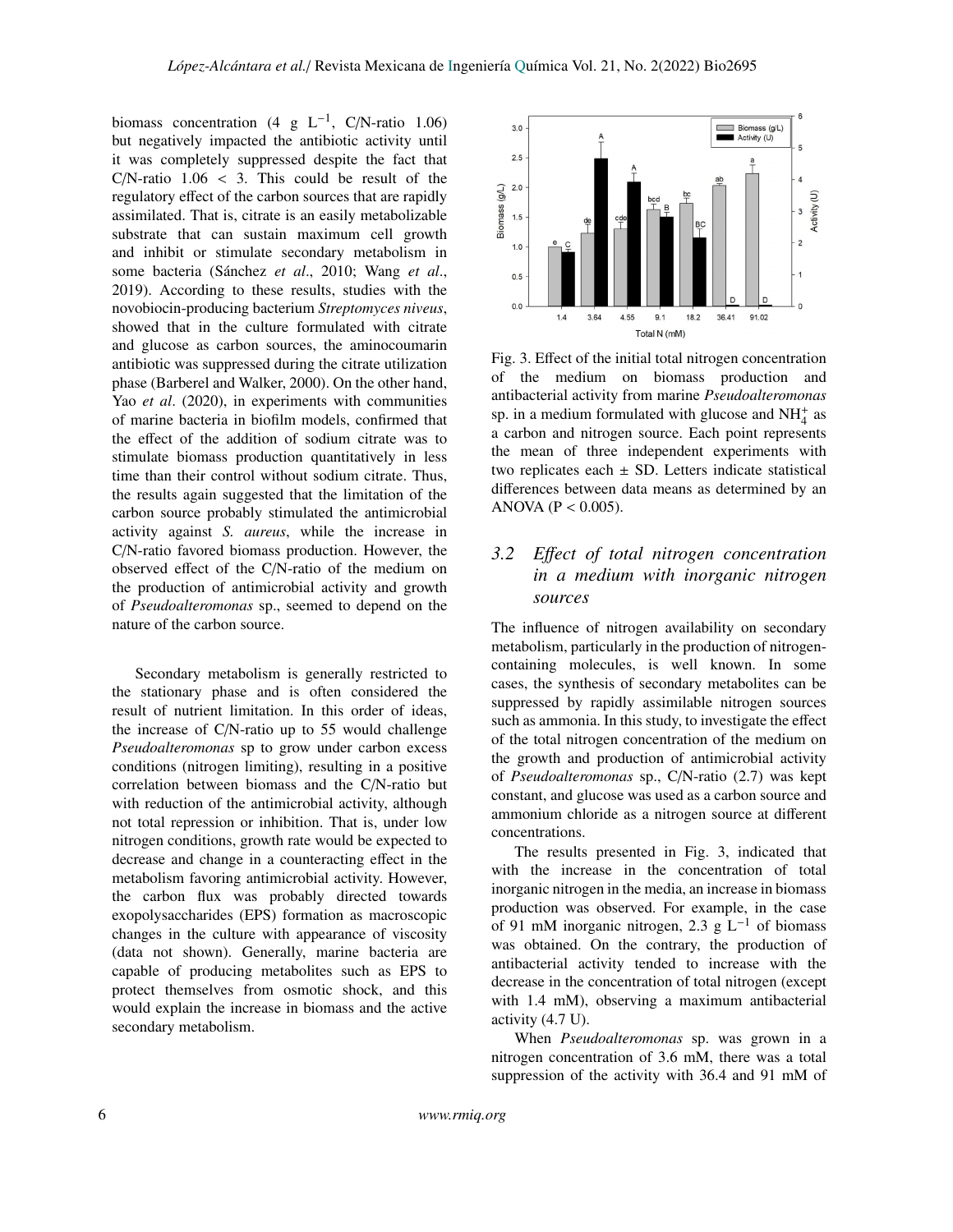initial nitrogen of the medium, that is, a condition of nitrogen concentration bigger than 18 mM (Fig. 3). Similar behavior to these results was observed by the group of Gonzáles *et al*. (1994), who reported the effect of ammonium chloride on the formation of gentamicin in *Micromonospora purpurea* where they warned that increasing the concentration of the nitrogen source until 20 mM, stimulated the formation of gentamicin and cell growth, although values bigger than 150 mM decreased significantly both parameters. Likewise, in the bacterium *Pseudomonas MCCB* 103 and in the *fungus Aspergillus fumigatus CY018*, low concentrations of ammonium chloride favored the production of pyocyanin and ketamine, respectively, observing that concentrations above 3.5 g  $L^{-1}$  of ammonium chloride had a negative effect on both growths such as ketamine production (Preetha *et al*., 2006; Zhang *et al*., 2016).

On the other hand, Liu *et al*. (2019), studied the effect of the concentration of ammonium acetate on the production of ketamine, chaetominine, produced by the fungus of marine origin *Aspergillus fumigatus CY018* and observed that the optimization of maximum production was obtained by supplying ammonium acetate up to a concentration of 50 mM, and higher concentrations had a negative effect on the production of chaetominine, while the biomass production increased with the increase in the concentration of the nitrogen source. Contrary to these results, the tacrolimus metabolite with immunosuppressive activity produced by *Streptomyces tsukubaensis* improved its productivity under conditions of high C/N-ratio (8.7), observing an effect on tacrolimus production only when the carbon source was modified without observing the same behavior when it was altered the nitrogen source (Moreira *et al*., 2020). Therefore, our results suggested that more than the C/N-ratio, the total nitrogen concentration of the medium (bigger than 18 mM) was the determinant factor in the antimicrobial activity variation of the protein produced by *Pseudoalteromonas* sp. since low C/N-ratio remained constant (C/N-ratio 2.7).

### *3.3 E*ff*ect of total nitrogen concentration in a medium with organic nitrogen sources*

Numerous studies have shown that rapidly metabolizable nitrogen sources usually decrease the production of antibiotics in different microorganisms. Marine bacteria, in addition to assimilating inorganic nitrogen, also use nitrogen-containing organic



Fig.4. Effect of organic nitrogen source on biomass production and antimicrobial activity from marine *Pseudoalteromonas* sp. in a medium formulated with a mix of yeast extract and peptone as nitrogen source. Each point represents the mean of three independent experiments with two replicates each  $\pm$  SD. Letters indicate statistical differences between data means as determined by an ANOVA ( $P < 0.005$ ).

compounds for growth and production of secondary metabolites and their incorporation likewise is regulated by the presence of other carbon and nitrogen sources and by the C/N-ratio of the substrates (Kroer *et al*., 1994; Bautista *et al*, 2017; Nofiani *et al*., 2020). Based on our previous studies, the growth and antimicrobial activity of *Pseudoalteromonas* sp. were sensitive to the concentration of amino nitrogen and the type of substrate when the bacteria grew on peptone and yeast extract as carbon and nitrogen sources (Bautista *et al*, 2017). To elucidate whether the increase in the nitrogen concentration in the medium or the ammonium itself affected growth and antimicrobial capacity of *Pseudoalteromonas* sp., the bacterium was cultivated in different concentrations of peptone-yeast extract, keeping the glucose concentration constant at 4.5 g  $L^{-1}$ .

As we can see in Fig. 4, in the complex medium there was greater stimulation of biomass production  $(17 \text{ g } L^{-1})$  than in the medium formulated with ammonium chloride (Fig. 3). While the antimicrobial activity showed the same behavior pattern in both nitrogen sources, also observing a peak of maximum antimicrobial activity (7.5 U) in the cultures containing 3.29 and 3.7 mM of initial total nitrogen, being notable that total suppression of the activity was observed at concentrations bigger than 18 mM as in the ammonium culture of Fig. 3.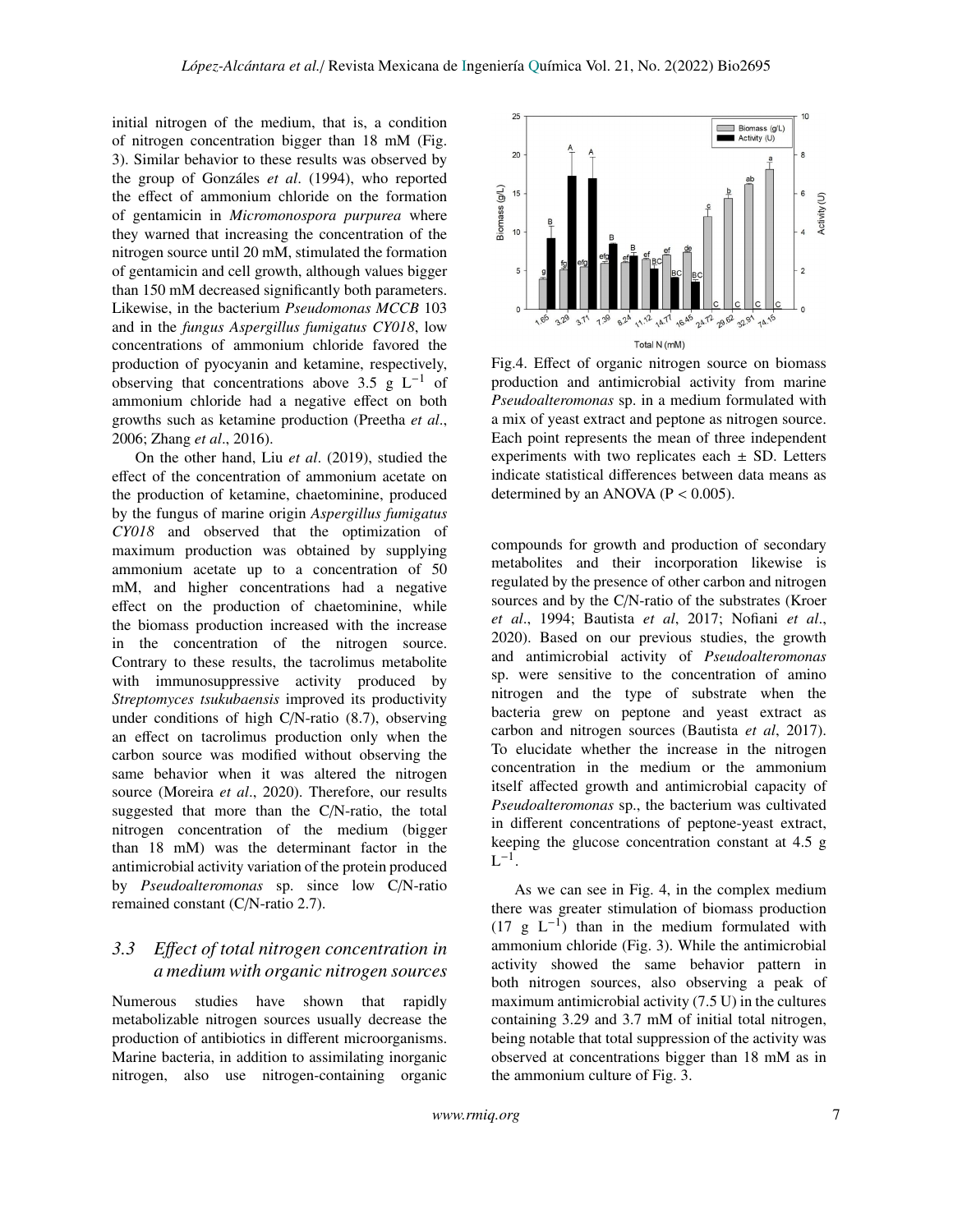

Fig.5. Effect of medium osmolarity on biomass production and antimicrobial activity from marine *Pseudoalteromonas* sp. Each point represents the mean of three independent experiments with two replicates each  $\pm$  SD. Letters indicate statistical differences between data means as determined by an ANOVA ( $P < 0.005$ ).

Martínez-Castro *et al*. (2012) conducted an analysis of the effect of peptone-yeast extract and ammonium salts as a nitrogen source in the production of biomass and the immunosuppressant tacrolimus from *Streptomyces tsukubaensis* where they reported that peptone and yeast extract significantly increased cell growth, but completely suppressed tacrolimus production. In addition, ammonia exerted a negative control in the biosynthesis of tacrolimus only at high concentrations (bigger than 2 g  $L^{-1}$ ). However, the organic nitrogen source does not exert the same effect on secondary metabolism in all bacteria. For example, in the case of the formation of gentamicin in the Gram-positive bacterium *Micromonospora purpurea*, glutamate and glutamine increased the biosynthesis of the secondary metabolite by 65  $\%$  and 37  $\%$ , respectively, as well as the stimulation of biomass production (Himambindu and Annapurna, 2006).

Consequently, our results suggested that the nature of the nitrogen source significantly affected bacterial growth, while the antibacterial capacity of *Pseudoalteromonas* sp. was affected exclusively by the total nitrogen concentration present in the medium regardless of the chemical nature of the nitrogen compounds used. Then, the antimicrobial activity capacity of *Pseudoalteromonas* sp. was dependent of the quantity available of the nitrogen sources.

## *3.4 E*ff*ect of the solute concentration of the medium on the antimicrobial activity*

Bacteria in general and marine bacteria in particular, produce and/or incorporate organic and inorganic solutes from the environment to adapt to salinity conditions and balance the external osmotic pressure (Roberts 2005). To analyze the effect of increasing the concentration of solutes, the number of osmoles in the culture medium formulated with different concentrations of glucose and ammonium chloride was calculated. Fig. 5, shows the impact of the osmolarity of the medium on microbial growth and its antimicrobial capacity, observing that 2330 mOsm  $L^{-1}$  did not affect the development of microbial growth. However, under conditions of 923 and 2300 mOsm L<sup>-1</sup> the antimicrobial activity was completely abated.

The marine bacteria members of the genus *Pseudoalteromonas* are considered moderate halophilic bacteria and require Na<sup>+</sup> ions to live. On the one hand, in response to osmotic stress, compatible low molecular weight solutes, such as amino acids, betaine, glycine, etc., accumulate intracellularly to avoid osmotic imbalance that interferes with metabolic reactions (Song *et al*., 2020). On the other hand, the salinity of seawater in the Campeche Sound is between 36.4-34.6 % (Hebbeln *et al*., 2014) with approximate osmolarity of 1200 mOsm  $L^{-1}$ , so the observed results of antimicrobial activity in Fig. 5 was probably due to the effect of the total nitrogen concentration (Figs. 3 and 4) and not to the concentration of solutes 923 and  $2300 \text{ mOsm L}^{-1}$ .

## **Conclusions**

In conclusion, investigating the factors that affect the synthesis and regulation of new antibiotics also involves the search for the optimal culture medium for its production. Our results suggested that more than the C/N-ratio of the medium, one of the main factors that intervene in the regulation of bacterial growth of marine *Pseudoalteromonas* sp was the quantity and nature of available nitrogen sources, while the antibacterial activity of the antimicrobial protein was affected only by the total nitrogen concentration present in the medium regardless of the chemical nature of the nitrogen sources.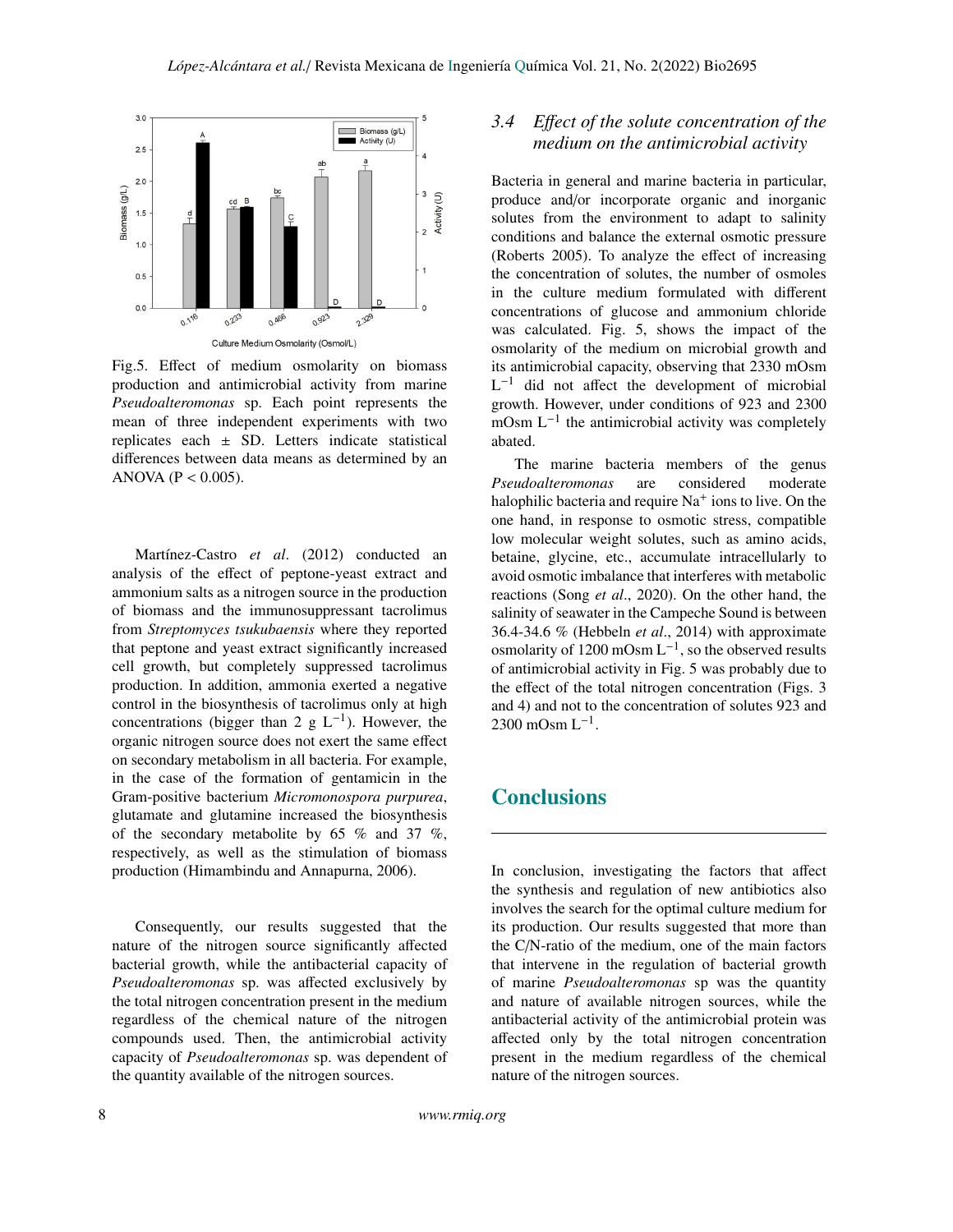#### *Acknowledgment*

We gratefully acknowledge the financial support of Autonomous University of Campeche to this project.

## **References**

- Barberel, S.I. and Walker, J.R.L. (2000). The effect of aeration upon the secondary metabolism of microorganisms. *Biotechnology and Genetic Engineering Reviews 17*, 281 - 326. [https:](https://doi.org/10.1080/02648725.2000.10647996) [//doi.org/10.1080/02648725.2000.](https://doi.org/10.1080/02648725.2000.10647996) [10647996](https://doi.org/10.1080/02648725.2000.10647996)
- Bautista, J., Hernandez, A., Monteón, V. Hernandez, O. and López, R. (2017). Biochemical characterization of anti-methicillin resistant *S. aureus* protein (P-80) from marine *Pseudoalteromonas*. *Journal of Microbiology and Food Sciences 18*, 294-298. [10.15414/](10.15414/jmbfs.2017/18.7.3.294-298) [jmbfs.2017/18.7.3.294-298](10.15414/jmbfs.2017/18.7.3.294-298).
- Berman, T. and Bronk, D. A. (2003). Dissolved organic nitrogen: a dynamic participant in aquatic ecosystems. *Aquatic Microbial Ecology 31(3)*, 279-305. [https://www.doi.org/10.](https://www.doi.org/10.3354/ame031279) [3354/ame031279](https://www.doi.org/10.3354/ame031279)
- Cetina, A., Matos A., Garma, G., Barba, H., Vázquez, R., Zepeda-Rodríguez, A., Jay, D., Monteón, V. and López, R. (2010). Antimicrobial activity of marine bacteria isolated from Gulf of Mexico. *Revista Peruana de Biología 17*, 231-236.
- Commichau, F.M., Forchammer, K. and Stulke, J. (2006). Regulatory links between carbon and nitrogen metabolism. *Current Opinion in Microbiology 9*, 167 - 172. [10.1016/j.mib.](10.1016/j.mib.2006.01.001) [2006.01.001](10.1016/j.mib.2006.01.001)
- Damashek, J. and Francis, C.A. (2018). Microbial nitrogen cycling in estuaries: From genes to ecosystem processes. *Estuaries and Coasts 41*, 626-660. [https://doi.org/10.1007/](https://doi.org/10.1007/s12237-017-0306-2) [s12237-017-0306-2](https://doi.org/10.1007/s12237-017-0306-2)
- Escobar-Briones, E. and Garcia-Villalobos, F.J. (2009). Distribution of total organic carbon and total nitrogen in deep-sea sediments from the southwestern Gulf of Mexico. *Boletin de la Sociedad Geológica Mexicana 61*, 73 - 86.
- García-Cabrea, R.I., Valdez-Cruz., A., Daniel-Vázquez., A., Blancas-Cabrera, M.A., and Trujillo-Roldán. (2021). Roles of culture media and oxygen tranfer in the scale-up from shake flasks to pneumatic bioreactor of the plant growth-promoting bacterium *Rhyzobium phaseoli. Revista Mexicana de Ingeniería Química 20*, 1091 - 1109. [https://doi.org/](https://doi.org/10.24275/rmiq/Bio2297) [10.24275/rmiq/Bio2297](https://doi.org/10.24275/rmiq/Bio2297)
- Hassan, M., Zhu, G., Yang, Z., Lu, Y., Lang, Y., Gong, L. and Huang, S. (2020). Effect of C/N on biodegradation of Ciprofloxacin and denitrification from low C/N wastewater as assessed by a novel 3D-BER system. *Sustainability 12*, 7611. [https://doi:10.](https://doi:10.3390/su12187611) [3390/su12187611](https://doi:10.3390/su12187611)
- Hebbeln, D., Wienberg, C., Wintersteller, P., Freiwald, A., Becker, M., Beuck, L., Dullo, C., Eberli, G.P., Glogowski, S., Matos, L., Forster, N., Reyes-Bonilla, H. and Taviani, M. (2014). Environmental forcing of the Campeche cold-water coral province, southern Gulf of Mexico. *Biogeosciences 11*, 1799 - 1815. <https://doi:10.5194/bg-11-1799-2014>
- Hernández-Rosas, F., Castilla-Marroquín, J.D., Loeza-Corte, J.M., Lizardi-Jiménez, M.A. and Hernández-Martínez, R. (2021). The importance of carbon and nitrogen sources on exopolysaccharide synthesis by lactic acid bacteria and their industrial importance. *Revista Mexicana de Ingeniería Química 20*, Bio2429. [https://doi.org/10.24275/](https://doi.org/10.24275/rmiq/Bio2429) [rmiq/Bio2429](https://doi.org/10.24275/rmiq/Bio2429)
- Himabindu, M. and Annapurna, J. (2006). Nutritional requirements for gentamicin production by *Micromonospora schinospora. Indian Journal of Experimental Biology 44*, 842 - 848.
- Kazmaier, U. and Junk, L. (2021). Recent developments on the synthesis and bioactivity of ilamycins/rufomycins and cyclomarins, marine cyclopeptides that demonstrate anti-malaria and anti-tuberculosis activity. *Marine Drugs 19(8)*, 446. [https://doi.org/10.3390/](https://doi.org/10.3390/md19080446) [md19080446](https://doi.org/10.3390/md19080446)
- Klingner, A., Bartsch, A., Dogs, M., Wagner-Dobler, I., Jahn, D., Simon, M., Brinkhoff, T., Becker, J. and Wittmann, C. (2015). Large-Scale C flux profiling reveals conservation of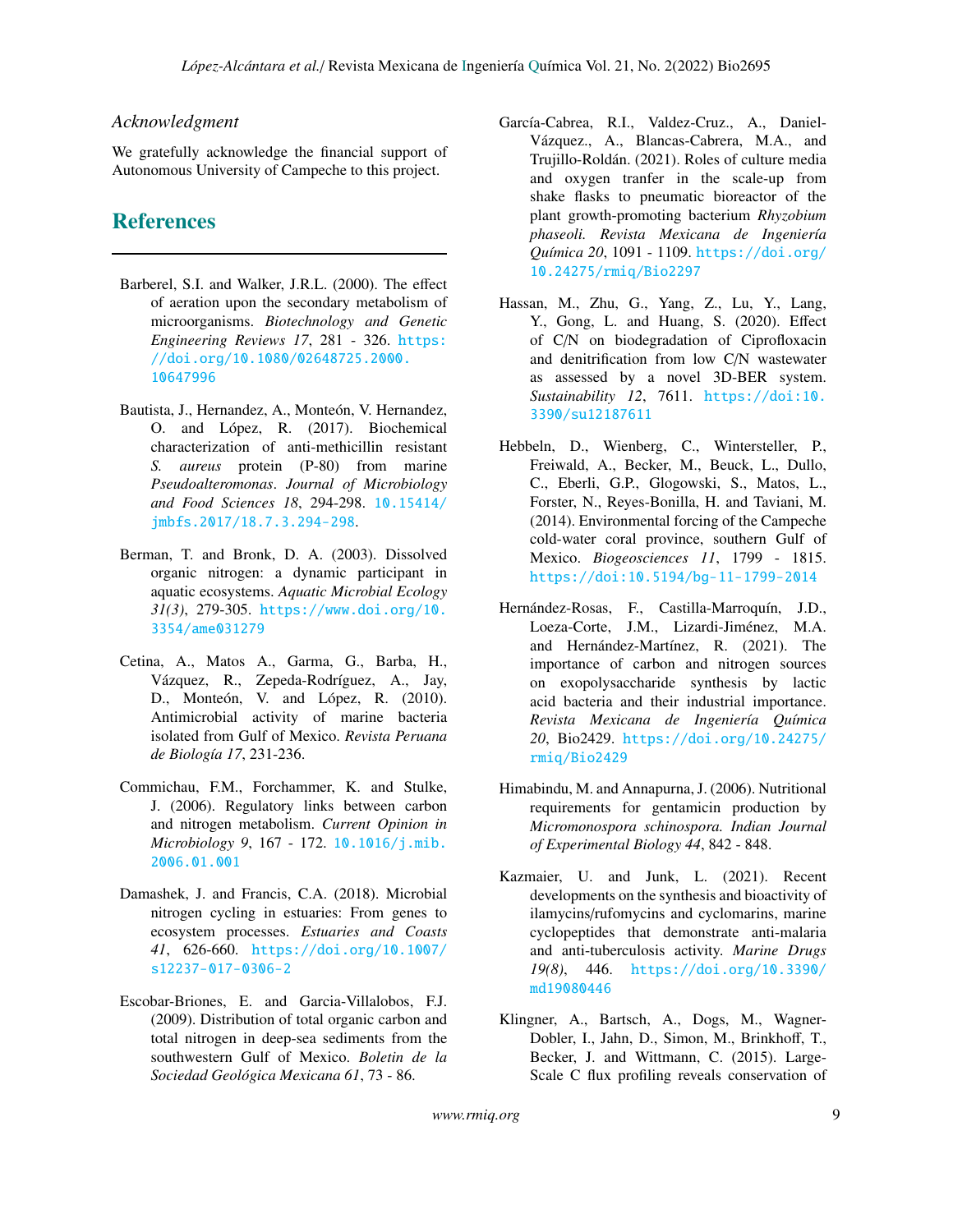the Etner-Doudoroff pathway as a glycolytic strategy among marine bacteria that use glucose. *Applied and Environmental Microbiology 81*, 2408 - 2422. [https://doi.org/10.1128/](https://doi.org/10.1128/AEM.03157-14) [AEM.03157-14](https://doi.org/10.1128/AEM.03157-14)

- Kong, D., Wang, X., Nie J. and Niu, G. (2019). Regulation of antibiotic production by signaling molecules in *Streptomyces. Frontiers in Microbiology 10*, 2927. [https://doi:10.](https://doi: 10.3389/fmicb.2019.02927) [3389/fmicb.2019.02927](https://doi: 10.3389/fmicb.2019.02927)
- Kroer, N., Jørgensen, N.O.G. and Coffin, R. B. (1994). Utilization of dissolved nitrogen by heterotrophic bacterioplankton: A comparison of three ecosystems. *Applied and Environmental Microbiology 60*, 4116-4123. [https://doi.](https://doi.org/10.1128/aem.60.11.4116-4123.1994) [org/10.1128/aem.60.11.4116-4123.1994](https://doi.org/10.1128/aem.60.11.4116-4123.1994)
- Lauritano, C., Andersen, J.H., Hansen, E., Albrigtsen, M., Escalera, L., Esposito, F., Helland, K., Hanssen, K.O., Romano, G. and Ianora, A. (2016). Bioactivity screening of microalgae for antioxidant, anti-inflammatory, anticancer, anti-diabetes, and antibacterial activities. *Frontiers in Marine Science 68*, 1 - 12. [https://doi.org/10.3389/fmars.](https://doi.org/10.3389/fmars.2016.00068) [2016.00068](https://doi.org/10.3389/fmars.2016.00068)
- Liu, C.Q., Wei, X.C., An, F.L. and Lu, Y.H. (2019). Ammonium acetate supplement strategy for enhancement of chaetominine production in liquid culture of marine-derived *Aspergillus fumigatus CY018. Jounal of Microbiology Biotechnology 29*, 587 - 595. [https://doi:](https://doi: 10.4014/jmb.1812.12038) [10.4014/jmb.1812.12038](https://doi: 10.4014/jmb.1812.12038)
- López, R., Monteón, V.M., Chan, E., Montejo, R. and Chan, M. (2012). Oxygen limitation favors the production of protein with antimicrobial activity in *Psedoalteromonas sp. Brazilian Journal of Microbiology 43*, 1206 - 1212. [https://doi.](https://doi.org/10.1590/S1517-83822012000300048 ) [org/10.1590/S1517-83822012000300048](https://doi.org/10.1590/S1517-83822012000300048 )
- Martínez-Castro, M., Salehi-Najafabadi, Z., Romero, F., Pérez-Sanchiz, R., Fernámdez-Chimeno, Martín, J.F. and Barreiro, C. (2012). Taxonomy and chemically semi-defined media for the analysis of the tacrolimus producer *Streptomyces tsukubaensis. Applied Microbiology and Biotechnology 97*, 2139 - 2152. https://doi: 10.1007/s00253-012-4364-x
- Masschelein, J., Jenner, M. and Challis, G. L. (2017). Antibiotics from Gram-negative bacteria:

a comprehensive overview and selected biosynthetic highlights. *Natural Product Reports 34(7)*, 712-783. [https://doi.org/](https://doi.org/10.1039/C7NP00010C) [10.1039/C7NP00010C](https://doi.org/10.1039/C7NP00010C)

- McCauley, E.P., Piña, I.C., Thompson, A.D., Bashir, K., Weinberg, M., Kurz, S. L. and Crews, P (2020). Highlights of marine natural products having parallel scaffolds found from marine-derived bacteria, sponges, and tunicates. *Journal Antibiotics 73*, 504-525. [https://](https://doi.org/10.1038/s41429-020-0330-5) [doi.org/10.1038/s41429-020-0330-5](https://doi.org/10.1038/s41429-020-0330-5)
- Miao, L., Kwong, T.F.N. and Qian, P.Y. (2006). Effect of culture conditions on mycelial growth, antibacterial activity, and metabolite profiles of the marine-derived fungus *Arthrinium c.f. saccharicola. Applied Microbiology and Biotechnology 72*, 1063 - 1073. [https://doi:](https://doi: 10.1007/s00253-006-0376-8) [10.1007/s00253-006-0376-8](https://doi: 10.1007/s00253-006-0376-8)
- Moreira, J.V., Marques, S.C. and Gremasco, M.A. (2020). Evaluation of carbon:nitrogen in semi-defined culture medium to tacrolimus biosynthesis by *Streptomyces tsukubaensis* and the effect on bacterial growth. *Biotechnology Reports 26*, e00440. [https://doi:10.1016/](https://doi: 10.1016/j.btre.2020.e00440) [j.btre.2020.e00440](https://doi: 10.1016/j.btre.2020.e00440)
- National Committee for Clinical Laboratory Standards. (1993). Methods for dilution in antimicrobial susceptibility tests. Approved standard M2-A5. National Committee for Clinical Laboratory Standards, Villanova, PA.
- Nofiani, R., Weisberg, A.J., Tsunoda, T., Panjaitan, R.G.P., Brilliantoro, R., Chang, J.H., Philmus, B. and Mahmud, T. (2020). Antibacterial potential of secondary metabolites from Indonesian marine bacterial symbionts. *International Journal of Microbiology 2020*, ID 8898631, 11 pages. [https://doi.org/10.](https://doi.org/10.1155/2020/8898631) [1155/2020/8898631](https://doi.org/10.1155/2020/8898631)
- Offret, C., Desriac, F., Le Chevalier, P., Mounier, J., Jégou, C. and Fleury, Y. (2016). Spotlight on antimicrobial metabolites from the marine bacteria *Pseudoalteromonas*: chemodiversity and ecological significance. *Marine Drugs 14(7)*, 129. https://doi.org/10.3390/md14070129
- Pan, R., Bal, X., Chen, J., Zhang, H. and Wang, H. (2019). Exploring structural diversity of